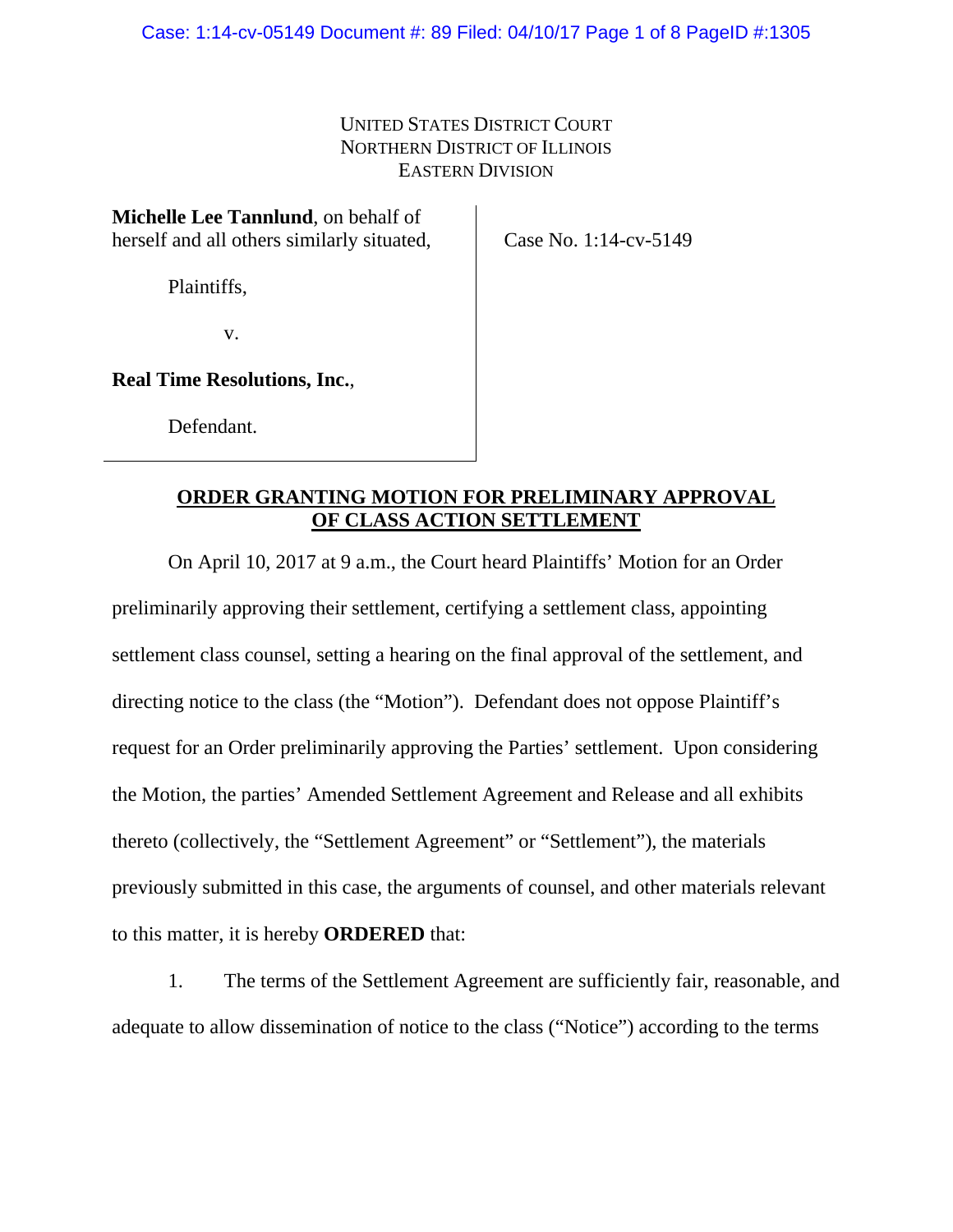of the Settlement Agreement (the "Notice Plan").<sup>1</sup> This determination is not a final finding that the Settlement Agreement is fair, reasonable, and adequate, but instead is a determination that there is reasonable cause to submit the proposed Settlement Agreement to Settlement Class Members and to hold a hearing concerning final approval of the proposed settlement, and ultimately approve the settlement.

2. The Parties have made a sufficient showing, under the provisions of Rule

23 of the Federal Rules of Civil Procedure, as applicable in the context of settlement

classes, to establish reasonable cause, following Notice to members of the proposed

Settlement Class, to hold a hearing to determine if a class should be certified for

settlement purposes only, consisting of persons who meet the following criteria:

All living persons within the United States (1) who received a phone call from Defendant during the Class Period to a number assigned to a cellular telephone service at the time the call was made, (2) where the number was uploaded to and dialed by Defendant's telephone system, and (3) who did not give his or her express consent prior to such call being placed. Excluded from the Settlement Class are Accounts for which Defendant made no further cell phone calls after (1) Defendant received a release or representation from the debtor that he or she had no claims or (2) the debtor filed for relief under Title 11 of the United States Code resulting in a bankruptcy discharge order. Also excluded from the Settlement Class are Defendant; its parent companies, affiliates or subsidiaries, or any employees thereof, and any entities in which any of such companies has a controlling interest; the judge or magistrate judge to whom the Action is assigned; and, any member of those judges' staffs and immediate families.

If, for any reason, the proposed Settlement is not approved, any order certifying a

Settlement Class shall be vacated *nunc pro tunc* and the Action shall proceed as

 $\overline{a}$ 

<sup>1</sup> To the extent capitalized terms are not defined in this Order, they shall have the meaning set forth in the Settlement Agreement.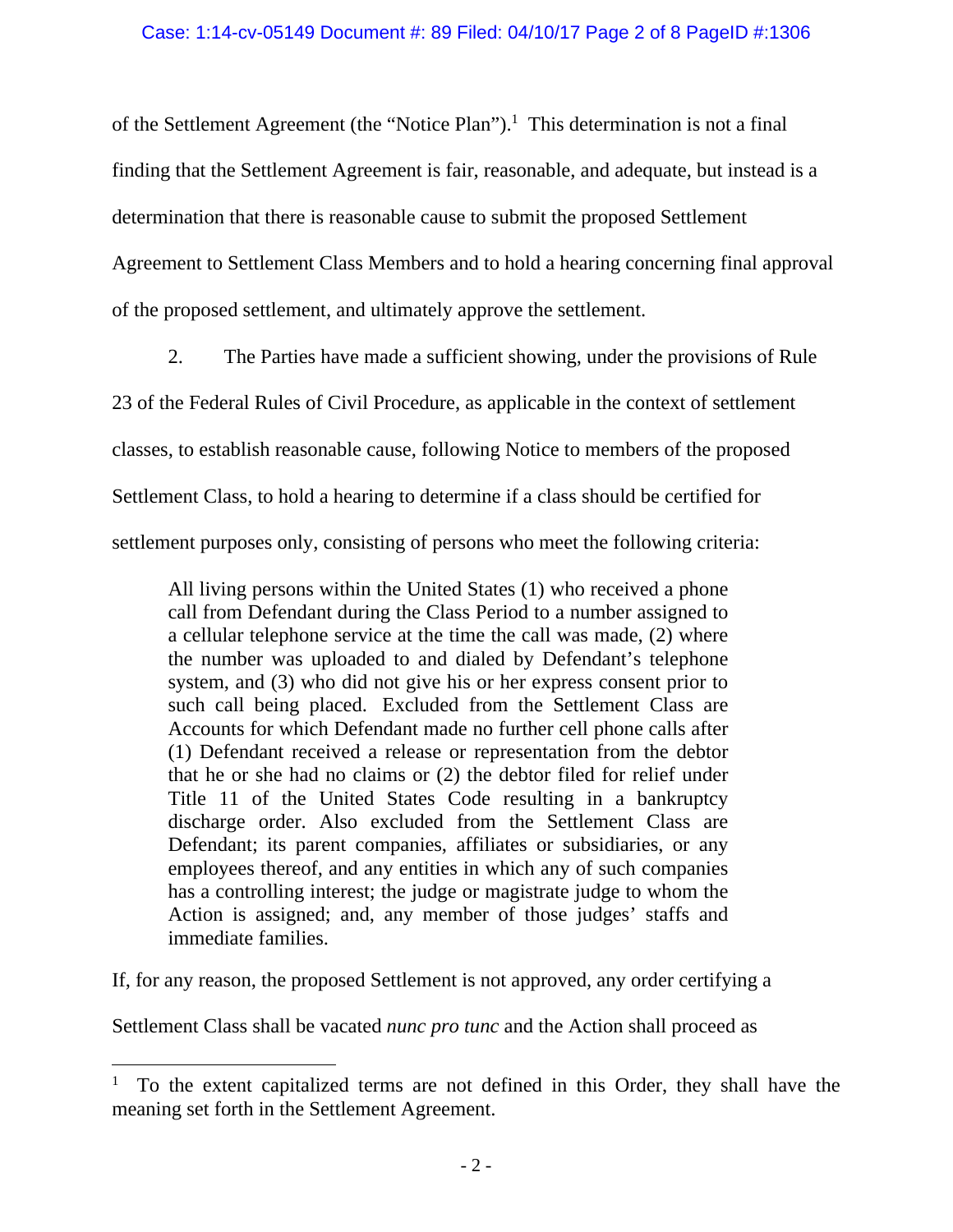#### Case: 1:14-cv-05149 Document #: 89 Filed: 04/10/17 Page 3 of 8 PageID #:1307

though the Settlement Class had never been certified, without prejudice to the Parties' rights to either request or oppose class certification for purposes of litigation.

3. In making the findings set forth in Paragraph 2, the Court has exercised its discretion in conditionally certifying the Settlement Class on a nationwide basis. Named Plaintiff Michelle Lee Tannlund is designated as the Class Representative.

4. The Court hereby appoints Mark Ankcorn and Ankcorn Law Firm PC as counsel for the Settlement Class ("Class Counsel"). For purposes of these settlement proceedings, the Court finds that Mark Ankcorn and Ankcorn Law Firm PC are competent and capable of exercising their responsibility as Class Counsel.

5. This Court has both subject matter jurisdiction and personal jurisdiction as to this action and all Parties before it.

6. The Settlement Agreement is for Settlement purposes only. Neither the fact of, any provision contained in, nor any action taken under the Settlement Agreement shall be construed as an admission of the validity of any claim or any factual allegation that was or could have been made by Plaintiff and/or Settlement Class Members in the Action, or of any wrongdoing, fault, violation of law, or liability of any kind on the part of Defendant or the Released Parties. The Settlement Agreement shall not be offered or be admissible in evidence by or against Defendant or the Released Parties or cited or referred to in any other action or proceeding, except one (1) brought by or against the Parties to enforce or otherwise implement the terms of the Settlement Agreement, (2) involving Plaintiff or any Settlement Class Member to support a defense of *res* 

 $-3-$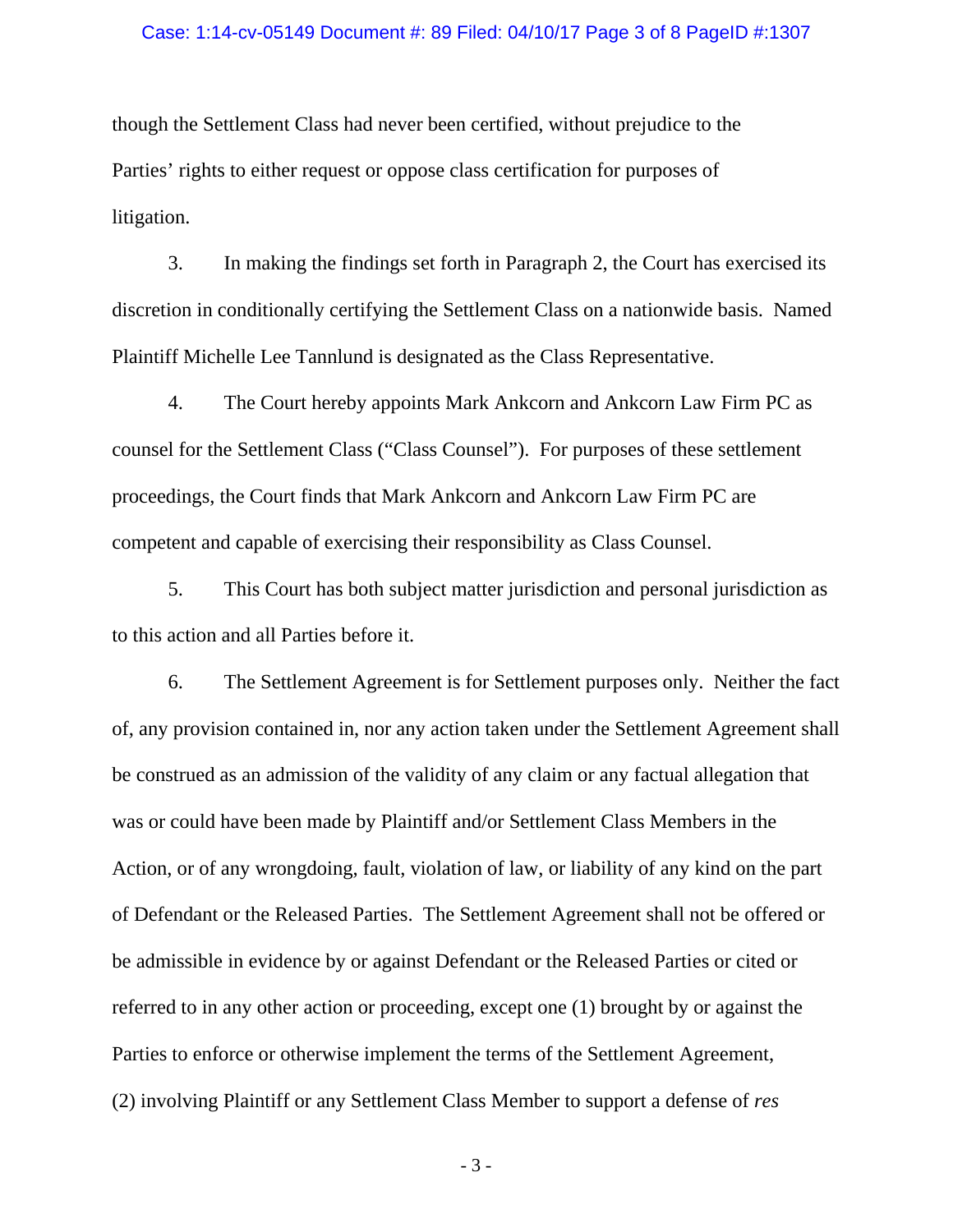#### Case: 1:14-cv-05149 Document #: 89 Filed: 04/10/17 Page 4 of 8 PageID #:1308

*judicata*, collateral estoppel, release, or other theory of claim preclusion, issue preclusion, or similar defense, or (3) involving an attempt to enforce a stay of other litigation pursuant to the terms set forth in the Settlement Agreement and the Court's Order preliminarily approving the Settlement Agreement.

7. The Notice Plan and the provisions for disseminating those materials substantially as described in and attached to the Settlement Agreement are hereby approved. The Notice Plan (a) provides the best practicable notice, (b) is reasonably calculated, under the circumstances, to apprise Settlement Class Members of the pendency of the action, the terms of the proposed settlement, and of their right to appear, object to, or exclude themselves from the proposed settlement, (c) are reasonable and constitute due, adequate, and sufficient notice to all persons entitled to receive notice, and (d) fully comply with federal law, the United States Constitution, and any other applicable law.

8. The Claims Administrator ILYM Group, Inc. ("Claims Administrator") shall be responsible for providing notice of the proposed settlement to the Settlement Class Members in accordance with the provisions of the Settlement Agreement and the following schedule.

- Publication of the Class Notice will have occurred by the "Settlement Notice" Date," which date is forty-five (45) days after issuance of the Preliminary Approval Order;
- All Objections must be submitted on or before the "Objection Deadline," which date is sixty (60) days from the Settlement Notice Date;

 $-4-$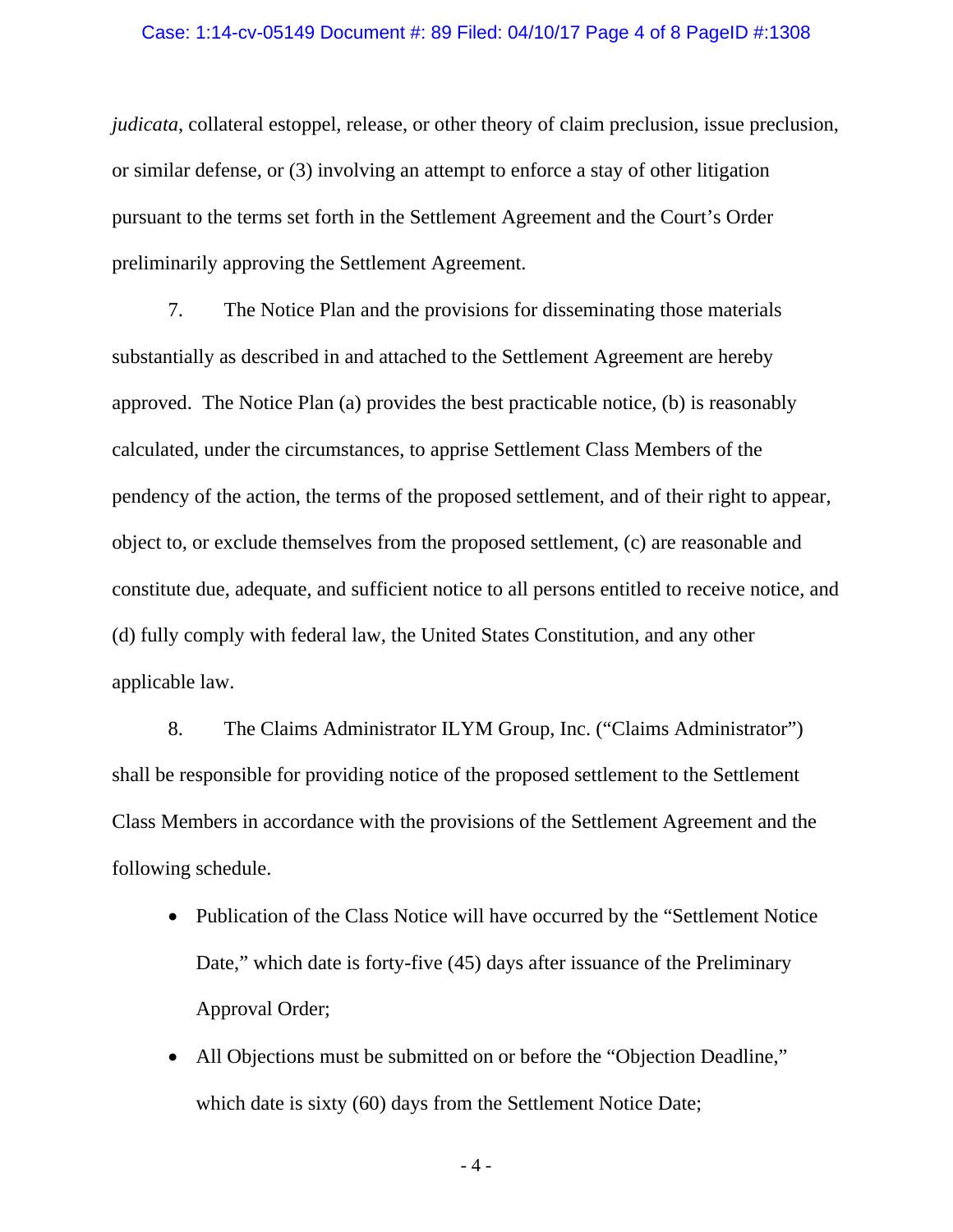- All Opt-Out Requests must be submitted on or before the "Opt-Out Deadline," which date is sixty (60) days from the Settlement Notice Date;
- The Claims Administrator is to provide the Opt-Out list and copies of requests for exclusion to the Court and the Parties within ten (10) days of the Opt-Out Deadline;
- The Parties shall file responses to Objections no later than fourteen (14) days before the Final Approval Hearing;
- No later than twenty-one (21) days before the Objection Deadline, Class Counsel shall file a motion for attorney's fees and incentive award for the Class Representative;
- No later than fourteen (14) days before the Final Approval Hearing, Plaintiff shall file a Motion for Final Approval.

9. Any Settlement Class Member who wishes to make a Claim must submit a Claim Form, either via U.S. Mail or electronically. The Claim Form shall be available on the Settlement Website, which shall be administered by the Claims Administrator. The last day to submit a Claim Form ("Claims Deadline") shall be ninety (90) days after the Settlement Notice Date.

10. Anyone who wishes to be excluded from the Settlement Class must submit by sixty (60) days after the Settlement Notice Date an Opt-Out Request to the Claims Administrator. The request for exclusion can be sent either by first class U.S. Mail or submitted electronically. If sent by first class U.S. Mail, the Opt-Out Request must be postmarked on or before sixty (60) days from the Settlement Notice Date. If submitted

 $-5 -$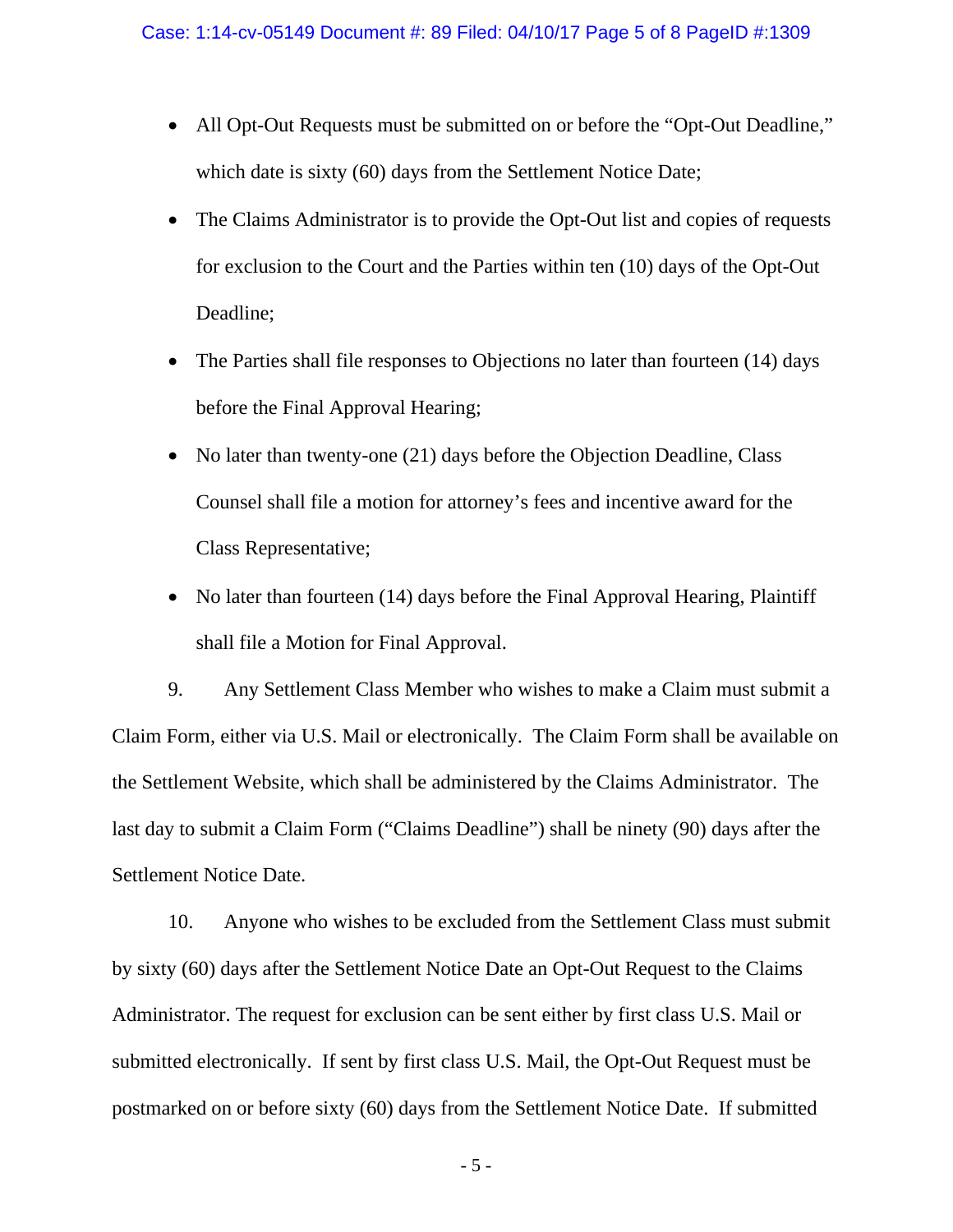#### Case: 1:14-cv-05149 Document #: 89 Filed: 04/10/17 Page 6 of 8 PageID #:1310

electronically, the Opt-Out Request must be submitted on or before sixty (60) days from the Settlement Notice Date.

11. Anyone who falls within the Settlement Class definition and does not submit an Opt-Out Request in complete accordance with the deadlines and other specifications set forth in this Order and the Settlement Agreement shall become a Settlement Class Member and shall be bound by all proceedings, orders, and judgments of this Court pertaining to the Settlement Class.

12. Any Settlement Class Member who wishes to object to the proposed Settlement must send or file an objection with this Court. Objections must contain his or her full name, address, and telephone number, as well as the reasons for his or her objection, and whether he or she intends to appear at the Final Approval Hearing on his or her own behalf or through counsel. Any documents supporting the Objection must also be attached to the Objection. The envelope containing the objection to the Settlement must be postmarked on or before sixty (60) days from the Settlement Notice Date. The Clerk shall place such objections on the Court's ECF system, including a copy of the envelope with the postmark visible. Only Settlement Class Members who have not opted out may object to the Settlement.

13. Any Settlement Class Member who does not submit an objection to the Settlement in complete accordance with this Order and the applicable provisions of the Settlement Agreement shall not be permitted to object to the settlement.

14. Any objecting Settlement Class Member may appear at the hearing on the fairness of the proposed settlement (the "Final Approval Hearing") held by the Court, in

 $-6-$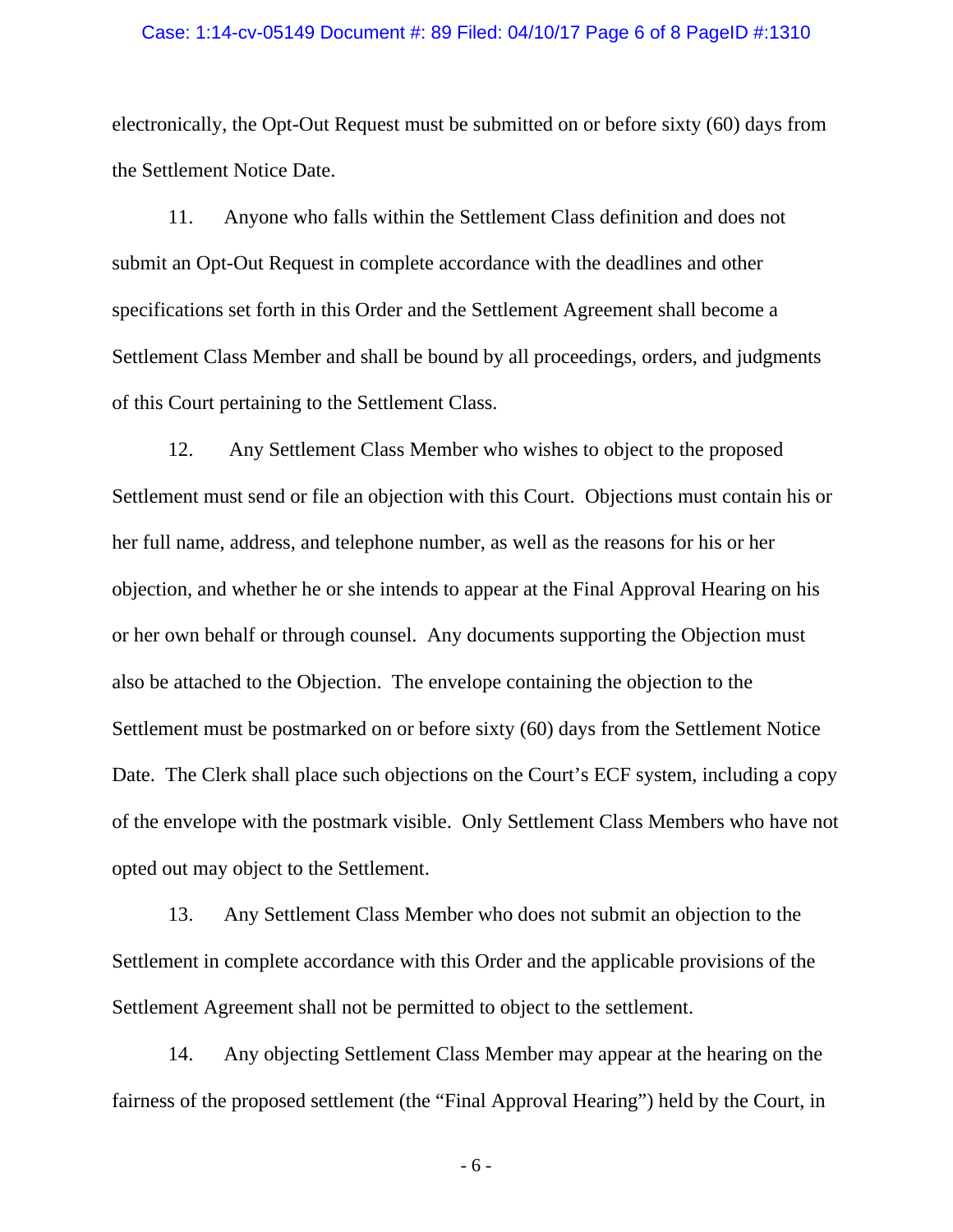#### Case: 1:14-cv-05149 Document #: 89 Filed: 04/10/17 Page 7 of 8 PageID #:1311

person or by counsel, to show cause why the Settlement Agreement should not be approved as fair, reasonable and adequate, or to object to any petitions for attorney's fees and reimbursement of litigation costs and expenses; provided, however, that the objecting Settlement Class Member has timely filed an objection to the Settlement on or before the Objection Deadline. Any Settlement Class Member who has not filed an objection to the Settlement in complete accordance with the deadlines and other specifications set forth in the Settlement Agreement and in this Order will be barred from speaking or otherwise presenting any views at any Final Approval Hearing.

15. The Claims Administrator shall have the obligations enumerated in the Settlement Agreement.

16. On August 23, 2017 at 8:45 a.m., the Court will hold the Final Approval Hearing. The Final Approval Hearing may be continued or rescheduled by the Court with notice to Class Counsel and Defendant's Counsel and to any objecting Settlement Class Member who has filed a timely objection. Notice of any continuance of the Final Approval Hearing will also be provided via the Settlement Website. At the Final Approval Hearing, or as soon thereafter as practicable, the Court will determine whether the proposed settlement is fair, reasonable, and adequate and should be approved by the Court. At the Final Approval Hearing, the Court will also consider the amount of attorney fees and expenses that should be awarded to Class Counsel. If appropriate, the Court will issue a Final Order and Judgment memorializing its decision, in the form contemplated by the Settlement Agreement.

- 7 -